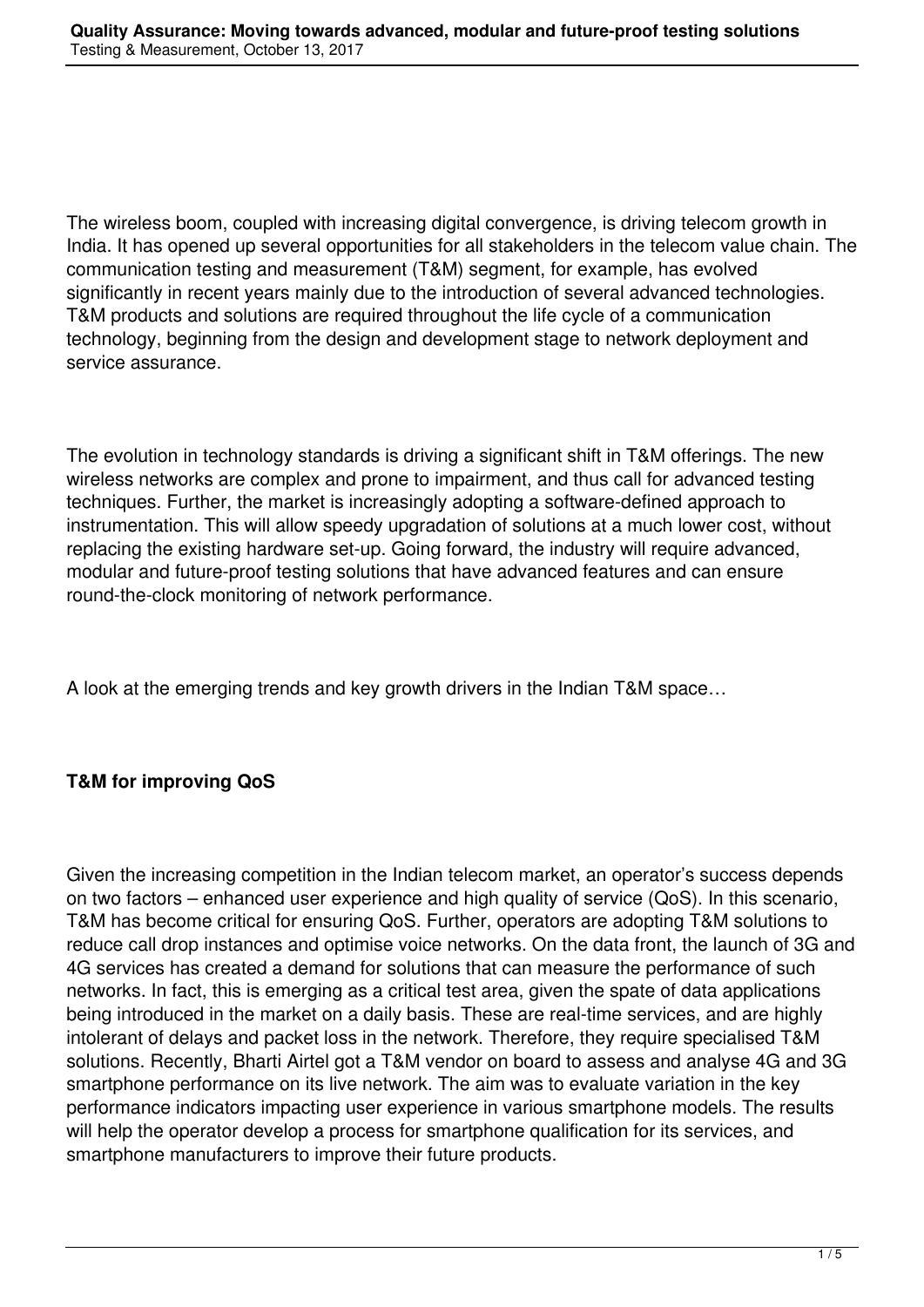#### **Growing demand for low-cost solutions**

Indian operators have always struggled to offer the latest technologies at the most affordable prices. Rock-bottom ARPUs, huge capex and high spectrum acquisition cost leave little scope for investment in other areas such as T&M. As a result, the operators often deploy passable solutions with limited features to save costs. In fact, the price consciousness of operators has pushed the rental T&M market in a big way. In recent years, the use of rental T&M equipment has helped operators keep pace with the evolving technology standards, besides cutting costs. The rental T&M market has witnessed significant uptake as it allows the flexibility to switch to the latest equipment without incurring significant investment.

## **Demand for fibre optic testing**

The telecom industry is pushing fibre deployment in a big way, to ensure high speed last-mile broadband connectivity and meet the backhaul needs of next-generation technologies such as 4G. Fibre is also witnessing increasing adoption due to cable TV digitisation. These factors are creating a high demand for fibre optic testers. Further, the government's BharatNet project, which aims to offer fibre-based broadband connectivity to 250,000 gram panchayats in the country, has opened up opportunities for T&M vendors that provide solutions for fibre testing. The network has already been rolled out in more than half of the targeted gram panchayats, and is expected to be implemented in the remaining panchayats by mid-2019. The government is also steadily progressing with its Network for Spectrum project for the defence sector, which will create a significant demand for fibre testers. The optic fibre cable (OFC) testing equipment is expected to witness significant uptake till 2023, mainly on the back of these projects and the industry's growing uptake of fibre solutions.

## **Focus on equipment compatible with multiple technologies**

Currently, multiple technology standards, namely 2G, 3G and long term evolution (LTE), coexist in the Indian telecom space. While it took several years for the country to transition from 2G to 3G, it transitioned from 3G to 4G fairly quickly. As a result of these evolving standards, the product life cycle of T&M equipment has reduced considerably. There is a constant need for new equipment in order to keep pace with the changing standards. Therefore, T&M vendors need to focus on developing solutions that are compatible with multiple technologies. Intelligent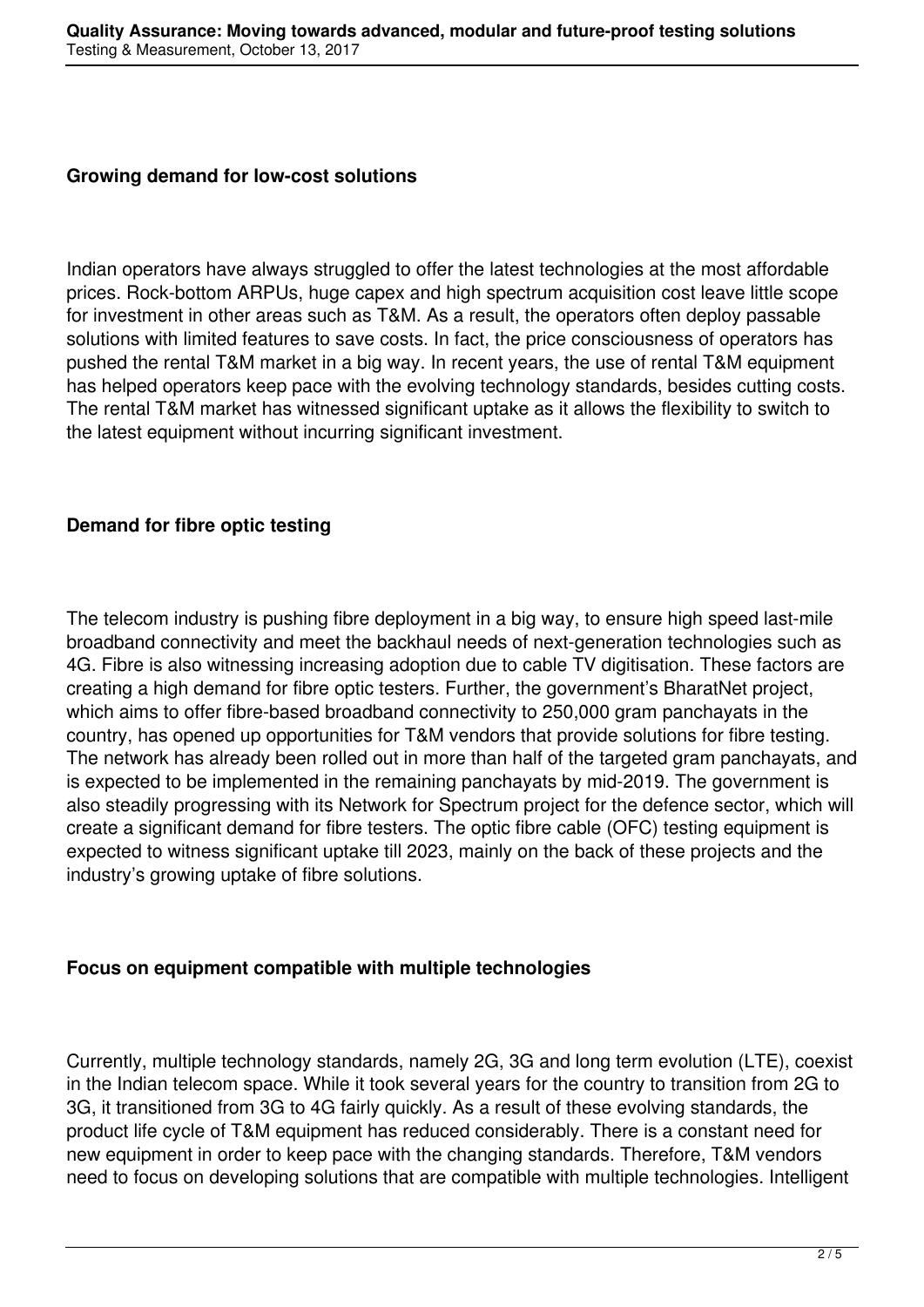T&M solutions will be required to address issues arising due to the various kinds of traffic flowing through the same channel.

#### **Growing demand for in-building solutions testing**

In-building wireless solutions such as small cells are gaining traction as operators look to offer seamless connectivity to their users. The testing of in-building solutions is more complex than that of outdoor/macro networks as the potential sources of interference are more in the case of the former. Further, the backhauling required for small cells is often non-deterministic in nature. The demand for testing solutions for small cells will further increase as operators roll out voice over LTE services. While this presents an opportunity for T&M vendors, it would require them to fine-tune their existing equipment, which is currently being used to test macro networks. This may prove to be both expensive and cumbersome for a small cell environment.

## **Rise of cloud testing**

Cloud-based software testing solutions, which create environments emulating real-time situations, provide several benefits to operators. One, such solutions have limited capex and opex requirements. This is because cloud-based testing does not require a physical in-house testing set-up. Further, cloud-based testing solutions utilise various automation and orchestration features, bringing down the cost of IT operations significantly. Cloud-based testing is often provided as-a-service so that enterprises need to pay only for the hardware, software and tools that are actually used. Second, these solutions offer a higher degree of accuracy, flexibility and agility as compared to the traditional solutions, thus allowing companies to use modelling tools and work in live environments. Third, cloud solutions are scalable and can be used to address the growing infrastructure requirements in the future. Unlike a traditional testing set-up, a cloud-based testing laboratory can provide as many servers as required and offer different testing environments. These testing environments can be simulated using various configurations, browsers and operating systems, without impacting the production environment. However, enterprises opting for cloud-based testing have concerns regarding data loss and security breach. Further, performance testing on cloud is different from that on traditional applications. While all the basic performance metrics to be measured such as system throughput and latency remain the same, cloud makes the entire set-up a lot more complicated due to the presence of various virtual machines.

## **Testing for NFV**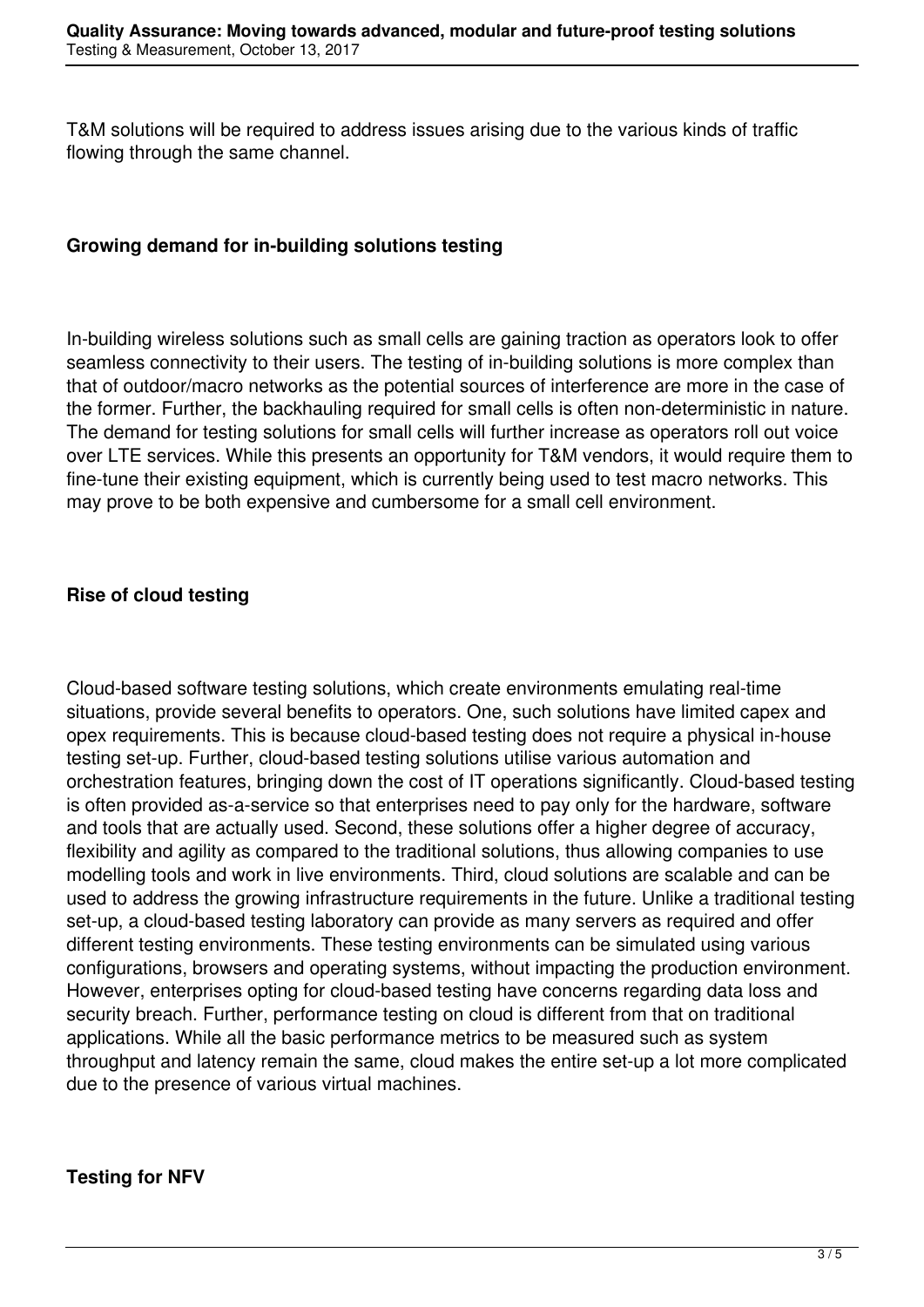Network function virtualisation (NFV) testing can be accomplished through both physical as well as virtual solutions. While physical solutions are typically deployed to measure traffic and evaluate congestion in networks, virtual solutions are used for testing voice and video quality, and transaction latency. Virtual solutions have an edge over physical solutions as they help improve the performance of applications, reduce the time-to-market and bring down the capex and opex associated with traditional testing equipment. The currently available NFV test functions are used in the areas of configuration, quality of experience and assurance. In a hardware set-up, virtual testing can clearly reduce the requirement of technicians. Despite these benefits, the uptake of NFV testing solutions has been limited so far. Operators are confident when operating the physical testing equipment, and are still cautious about making a shift to virtualised software as they do not want to impact the quality of service delivered to end-users.

## **IoT-driven testing needs**

The growing adoption of the internet of things (IoT) will significantly increase the number of connected devices. It has been estimated that by 2021, the number of connected devices will far exceed the number of people in the world. While all such devices would have to be tested, there is no single product that can test all the new IoT product design capabilities. Further, as major operators are looking to commercialise narrowband IoT (NB-IoT), testing will play a vital role in this process. It will ensure the delivery of high quality NB-IoT services, while mitigating interference from other devices. Also, the growing instances of cybersecurity attacks have brought the vulnerabilities of IoT-enabled systems to the limelight. Operators are now demanding T&M solutions that not only measure/validate their networks and systems from a performance perspective, but also protect against any future hacking attacks. To this end, T&M vendors are revisiting their strategies as testing next-generation firewalls to ensure network resiliency will not be enough. Modern cyber security attacks are much more complex and can cause irreversible damage, given the sophistication of data that gets exchanged between devices today.

## **Focus on 5G**

The emergence of 5G technology will be the key growth driver for the T&M market. Currently, all key operators in the Indian telecom sector are devising strategies to develop 5G frameworks. They will enter the trial stage soon, thus fuelling the demand for high-end T&M equipment. Further, significant research and development (R&D) needs to be done to optimise and verify user/network equipment ahead of the commercial launch of the services. R&D presents a huge